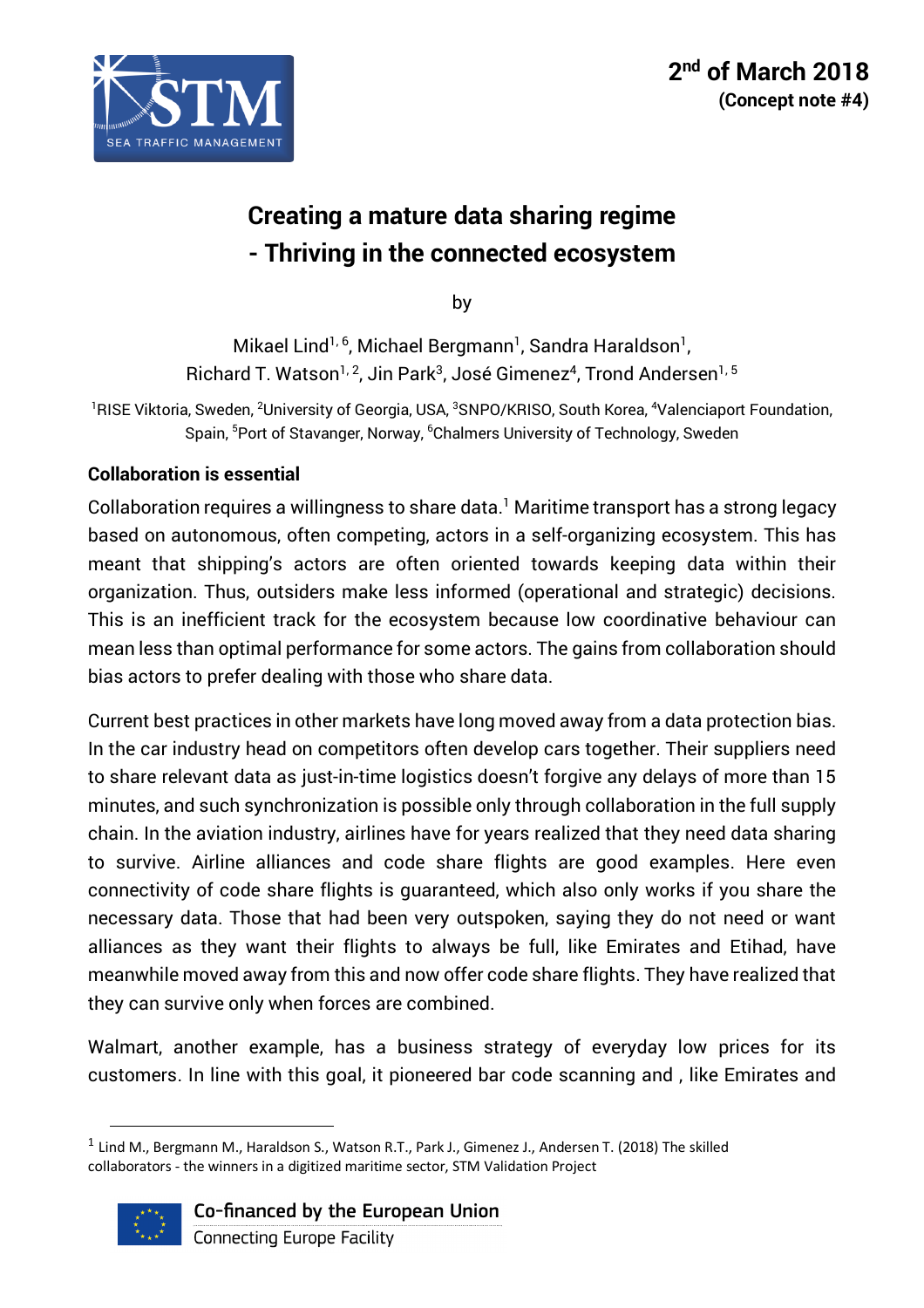

Etihad, analysing point of sale data. In the mid 1980s, it launched a satellite network, which enhanced its supply chain management process by facilitating data sharing between Walmart and its suppliers. This also enabled the introduction of a vendormanaged inventory, whereby vendors received regular, such as hourly, status reports on their inventory by SKU in each Walmart store. They could then plan their production and distribution more precisely, lowering their and Walmart's costs for the ultimate benefit of the Walmart shopper. Competitors such as Sears and Kmart failed to match Walmart's data sharing strategy, and this was a likely contributor to their loss major market share.

Key players in the maritime field are waking up to this data sharing business need – notice the term business need, not business desire. A look at the 2M (Maersk Line and Mediterranean Shipping Co) shows that key players know they need to collaborate to serve their customers. Transparency, data sharing, and collaboration will be essential assets in the competitive game. Trying the old fashion, protective way of working will reduce, not protect competitiveness.

Digitization empowers connectivity of physical objects and enables sharing of spatialtemporal digital data derived from physical movements and collaborative agreements established and fulfilled. By combining multiple data sources, situational accuracy can be improved and optimization advanced.

For example, data about ship movements is today shared by the use of AIS. The precision of forecasting ship movements, and consequently arrival times with high predictability is possible when there is historical data of ship movements. AIS means that ship operators can follow competitors' movements and amend their routes. At some point, the collective actions of the industry will determine the most efficient routes to sail given different contextual conditions, and everyone could presumably use the same routes. Given such a mindset, vessels might as well share their expected routes and accelerate industry learning.

### **Collaboration requires data sharing**

In the maritime sector, as with nearly all industries, no one can act independently. Sea transport is dependent on multiple players' contributions to the value network. Ecosystems should be efficient in all their parts because there is a need for each organization to base its planning on the actions and intentions of the others. This means that to improve



Co-financed by the European Union **Connecting Europe Facility**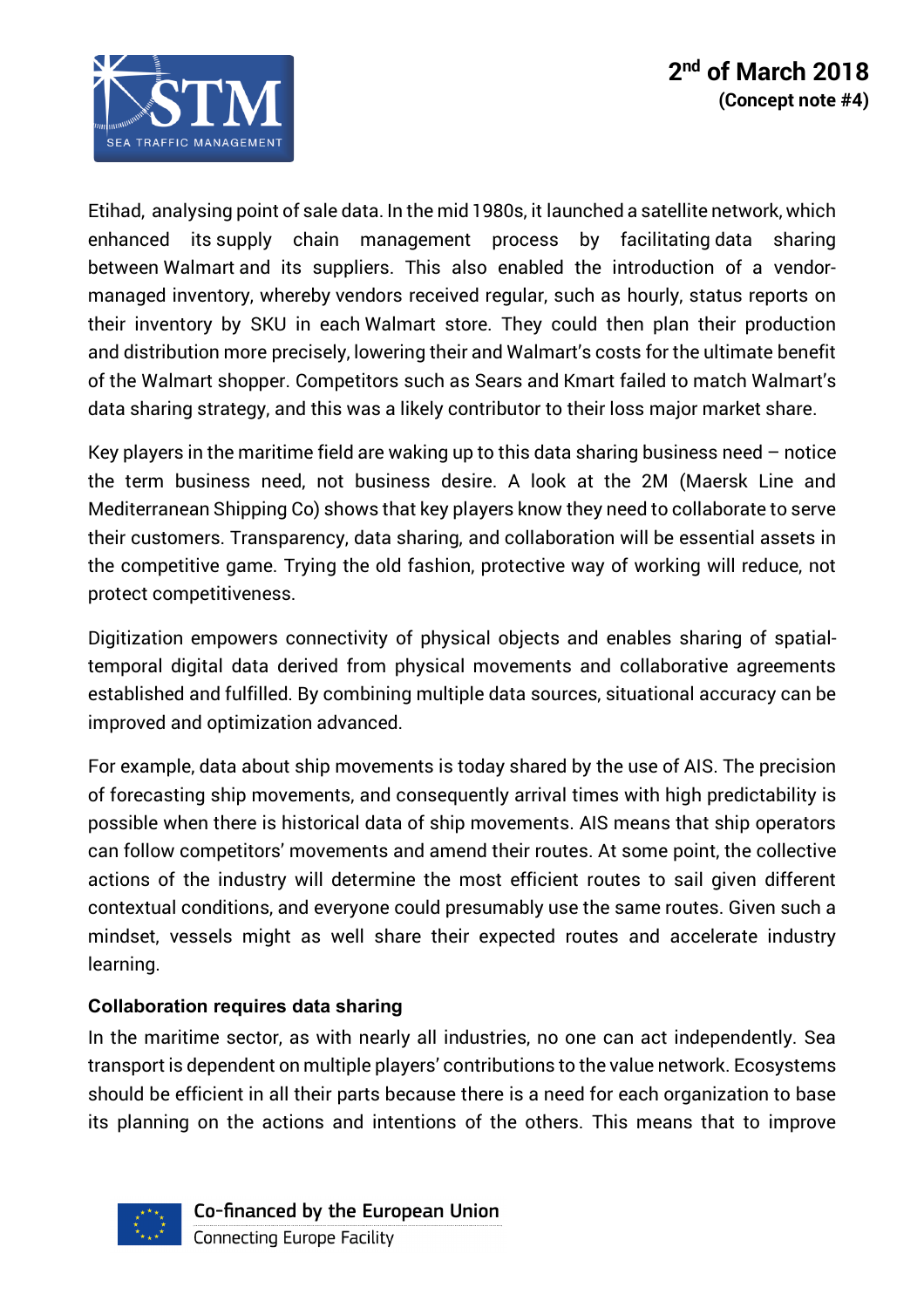

operational performance data needs to be shared among involved organizations within the ecosystem and merged with each organization's data.

Data sharing for collaborative decision-making is at the core of the Sea Traffic Management (STM) enabler Port Collaborative Decision Making (PortCDM) in which two message formats are promoted; the route exchange format and the port call message format. Within the STM validation project, 13 ports are engaged in validating PortCDM where there have been concerns raised for what would happen with the data that a single organization might share. PortCDM aims at improving situational awareness through data sharing based on the port call message format. Hence, it is vital that all actors contribute with relevant data to a port's system of records to support mutually beneficial port planning. <sup>2</sup> A port is a meta system of production composed of independent, yet interdependent, systems of production linked through a ship's sequence of episodic tight couplings. To optimize this meta system, we need a meta system of records to enable a holistic analysis to improve a port's competitiveness.

# **Data sharing within Sea Traffic Management**

One of the most important corner stones of STM is to enable the provider of the data to decide who should have access to what is shared. This can conflict with deriving the situational awareness necessary for making informed decisions in the planning of different tasks related to port call operations. Situational awareness requires that a variety of data and multiple sources are aggregated to a holistic and contextual image.

Within the STM validation project, a major challenge was what data shipping terminals should and are willing to share with other actors. PortCDM must ensure that everyone can align their actions in relation to what is known. Consequently, this means that, for example, many actors are highly dependent on the estimated time of arrival to the berth (ETA berth). The greater the precision of this estimate, the higher the level of alignment of actions among involved port call actors and a resulting increase in efficiency.

We have learned that the precision in the estimated time of departure is often used as a basis for planning, with an unfortunate low degree of predictability. This in turn affects the terminal's capabilities of planning the next port visit, the ship's capability of planning its next sea passage, and all other port call actors' possibilities to plan their operations.

 $^2$  Lind M., Bergmann M., Haraldson S., Watson R.T., Park J., Gimenez J., Andersen T. (2018) Enabling Effective Port Resource Management: Integrating Systems of Production Data Streams, STM Validation Project



Co-financed by the European Union

**Connecting Europe Facility**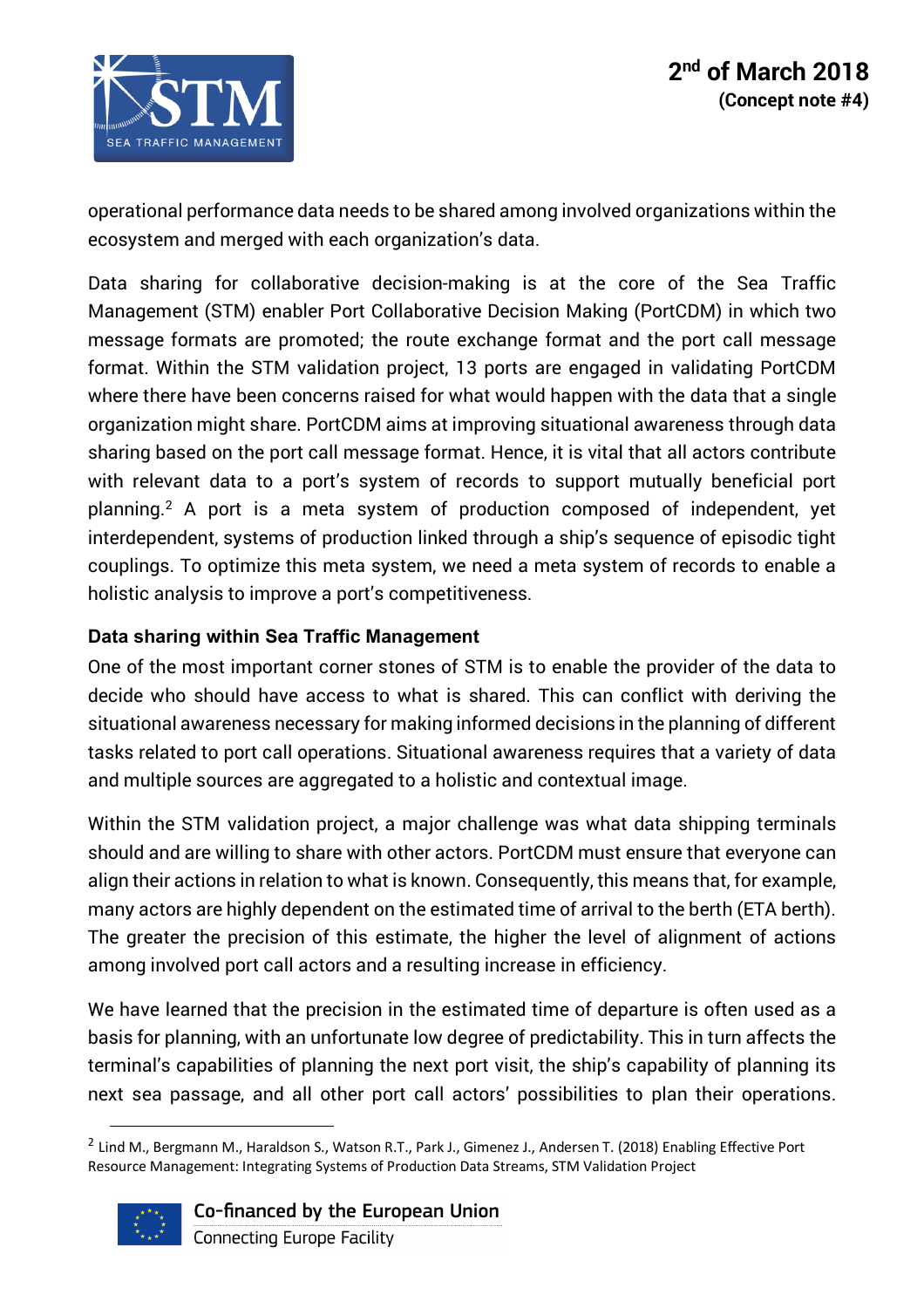

PortCDM addresses this issue by facilitating the sharing of timing estimates on what happens between the arrival to and departure from berth, which provides a good basis for determining the probability of leaving on time. To such a process there are five core events resulting in 10 possible timestamps to share among actors. In the following table, accurate time types and states for these timestamps are depicted for a berth visit associated with cargo operations.

| Time type          | <b>State</b>                       |
|--------------------|------------------------------------|
| Estimated / actual | Time of Arrival Vessel Berth       |
| Estimated / actual | Time of Cargo Operations commenced |
| Estimated / actual | Time of Cargo Operations completed |
| Estimated / actual | Time of Ready-To-Sail              |
| Estimated / actual | Time of Departure Vessel Berth     |

Within the STM validation project, terminals have, however, raised concerns, due to competitive concerns, about sharing their plans related to cargo operations. This means that different estimated events should be prioritized in terms of what should be shared. Taking the list above, it is reasonable to ensure that estimates / actuals of the time of arrival and departure to/from the berth are prioritized, estimates / actuals of ready-to-sail comes second, and actuals of cargo operations commenced and completed as third.

Berth productivity is of competitive concern and is measured by taking the time of cargo operations divided by the time at the berth. Bearing in mind that cargo operations can be followed visually by anyone, data about cargo operations might as well be shared for the benefit of optimizing berth productivity before the actual berth visit. By sharing estimates of cargo operations commenced and completed and by using ETA/ETD berth with high predictability, potentially poor productivity measures can be avoided in the planning stage rather than becoming an actual outcome of a berth visit.

PortCDM promotes the sharing of data about planned and conducted events to enhance the coordination capabilities of all involved actors. Agreements on the extent of data sharing among port call actors is a measure of the maturity of collaborative capabilities of a port.

### **Maturity of collaborative willingness**

When a port adopts a collaborative agenda, it is naïve to think that everyone will initially be willing to share all they know. Sharing matures with evidence of the benefits. Maturity



Co-financed by the European Union **Connecting Europe Facility**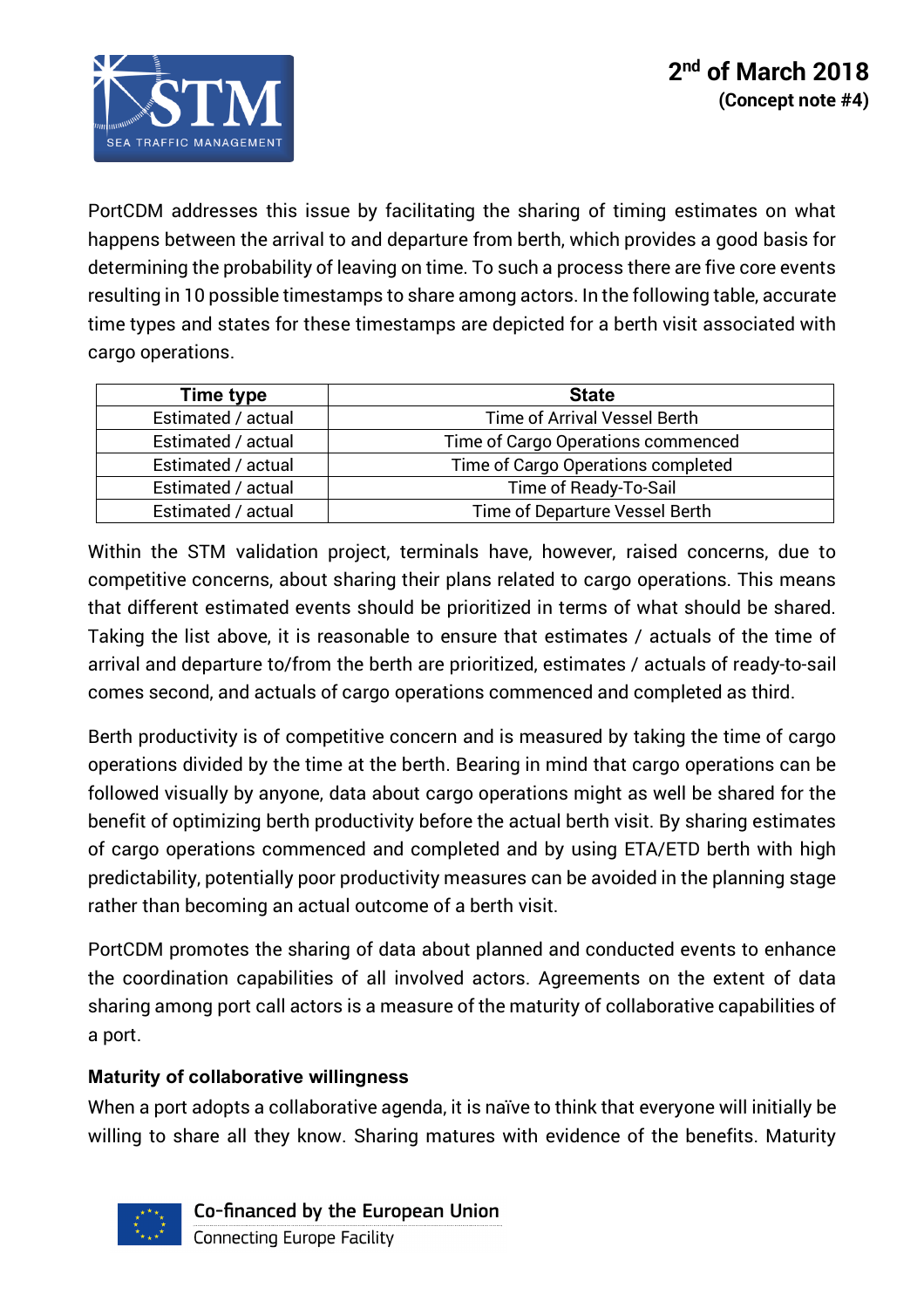

should be thought about in relation to providing high precision time stamps together with the efficiency of operations (such as throughput time). At the lowest level of maturity, some pieces of data must be shared, and the amount of data required to share emerges as ports seeks higher maturity levels. A maturity level communicates expectations and commitments of a participating entity. Building on the shipping terminals example, the lowest maturity level is to ensure ET/AT arrival/departure for berthing. At a higher maturity level, the estimates and actuals for ready to sail are shared. At the highest-level, data associated with cargo operations are shared.

# **Implications for access management**

PortCDM encourages that each actor uses time stamps shared by others as coordination mechanisms for planning its operation in the port call process. Essential timestamps are captured in a system of records that can be shared in accordance with the desires of the information provider. Collaborative capabilities empowered within PortCDM has the following principles of access management (see also figure below):

- In internal collaboration, all data provided are shared among all port call actors to allow for a common situational awareness. Both sources derived from internal as well as external collaboration are used. Data shared with a port by an external actor is made available to anyone who is qualified as an internal collaborator or is part of the port call, dependent on the desires of the information provider (see below on remarks of different sharing principles).
- Episodic tightly coupled actors, such as ships / shipping companies intending and/or paying a visit to a port, can only consume port call information from the port to be visited.
- Ports can access a ship's port call information from prior ports visited or those it intends to visit.
- Ports can access hinterland operators' information related to actors intending to visit the port. Hinterland operators can access port call information related to port call transshipment of goods to or from the hinterland operator.
- Information service providers desiring to access port call information need to establish collaboration agreements with local port governance or the data owner.

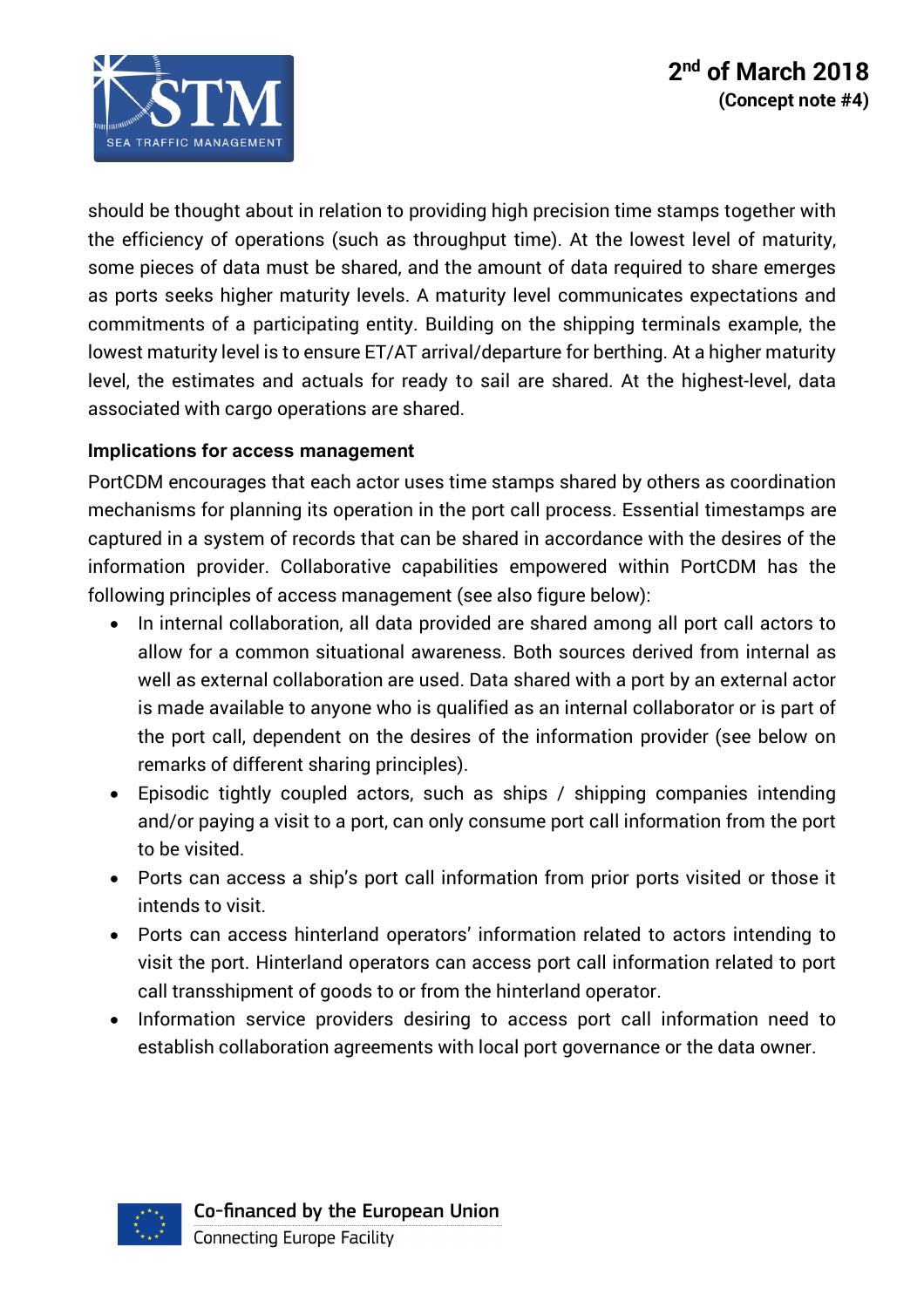



The principles of access management need to allow the data provider to choose which sharing principle should be adopted. The table below depicts four, combinable, principles of access management. There are two different dimensions: the actor level and the type of data shared. The first dimension emphasises that

**Figure: Sharing time stamp data between different types of actors**

data is either shared for all port call actors within the port or just for the port call actors involved in a particular port call. In the second dimension, a distinction is made between the volume of time stamp data shared (a minimal or a full set of states according to the recommendation of PortCDM to support enhanced coordination).

|                       | <b>Minimal state</b>                                                                                                    | <b>Full state</b>                                                                                                                        |
|-----------------------|-------------------------------------------------------------------------------------------------------------------------|------------------------------------------------------------------------------------------------------------------------------------------|
|                       | <b>Port level</b> A minimal set of time stamps are                                                                      | Time stamps regarding all critical states of                                                                                             |
|                       | shared with and within the port                                                                                         | a visit are shared with and within the port                                                                                              |
| <b>Actor</b><br>level | A minimal set of time stamps<br>associated with a port call are shared<br>among everyone associated with a<br>port call | Time stamp data regarding all critical<br>states associated with a port call are<br>shared among everyone associated with a<br>port call |

These different principles can be combined, such as minimal state coordination at the port level combined with full state coordination at a port call level. This would mean, for example, that ETA berth and ETD berth are shared among all actors within the port, while, for instances, terminal data on cargo operations commenced/completed (and potentially the other would be shared just within the cluster of actors engaged in realizing the particular port call.

Access management also requires considering regional vs. global concerns in providing access to the data. This means, among other things, that a port's local governance should decide which data can be shared outside the port, but possibly within a regional context. On the global level, the country, via its maritime authority, would decide which data should be shared between ports in different countries.



Co-financed by the European Union

**Connecting Europe Facility**